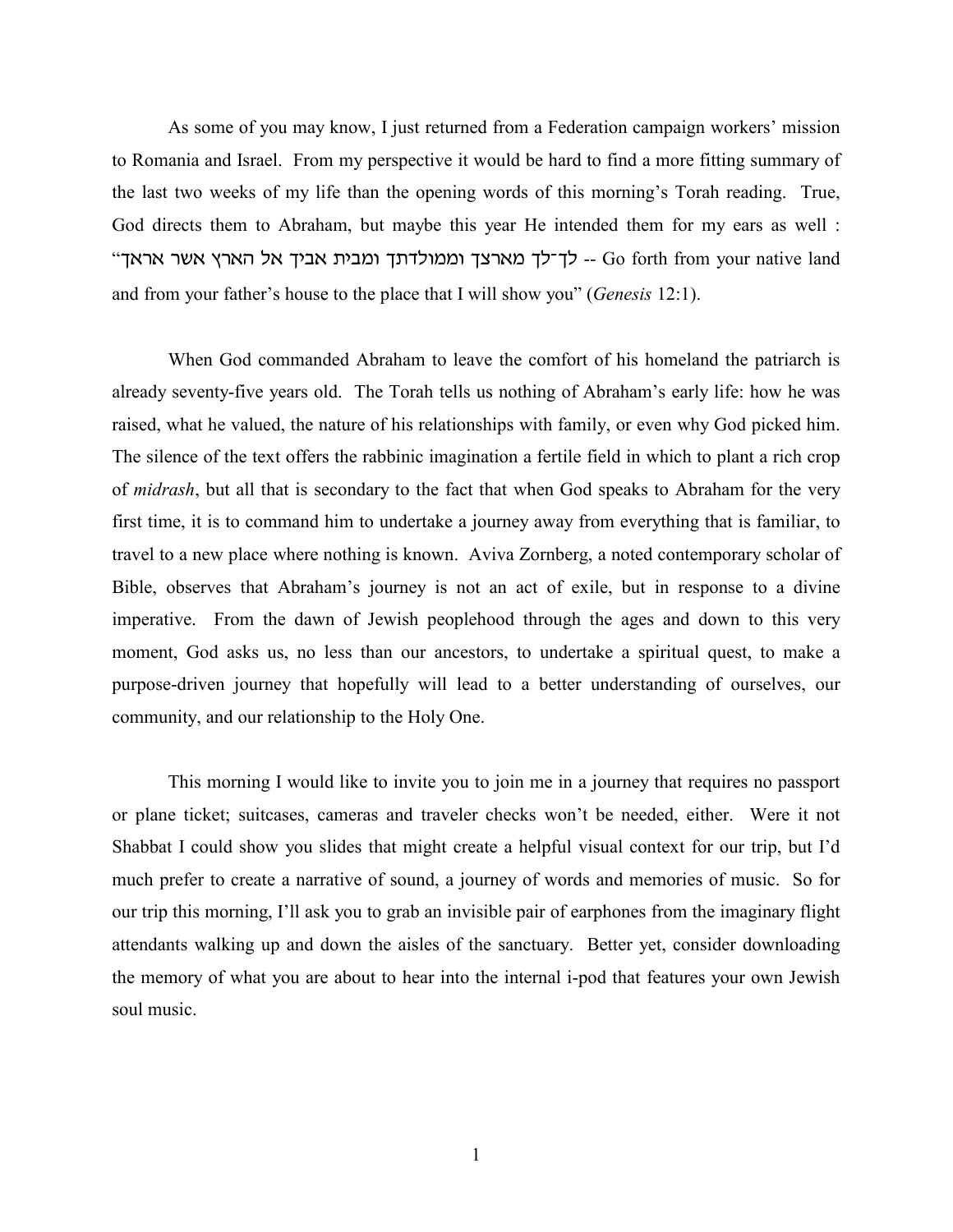Our first track is recorded in a Bucharest basement bar on a Monday night with a DJ and a Karaoke machine. Strains of Bruce Springsteen's "Born in the U.S.A" fill the air. As someone who was, in fact, born in the USA and lived just a hop and a skip away from Springsteen's hometown of Freehold, New Jersey, there's something ironic about hearing this song played in a Romanian basement cafe. There is nothing Jewish about this scene . . . except there is everything Jewish about where we were and why we were listening to the best of the '80s and '90s. We are in the newly opened cafe of Bucharest's Jewish Community Center, a place where young Jews come together to socialize and meet one another. A JCC that was created out of an abandoned building, and lovingly refurbished by the hands of young Romanian Jews, many of whom are beneficiaries of a leadership development program operated by the Joint Distribution Committee, funded in part by the Jewish Federation of Jacksonville. That day I have the immense satisfaction and privilege of affixing a *mezuzah* to the doorpost of the new cafe. And as we hang the *mezuzah*, the sound of the hammer driving the nails into the wooden lintel serve as a deeply meaningful backbeat to the rock n' roll that brings young Romanian Jews together.

The next morning there is different music to be heard in the *davening* of the Chorale Temple, the site of the only daily *minyan* in the entire country. the service itself isn't exceptional or unusual; one encounter something similar in countless other venues around the globe . . . until you stop to consider that before the *Shoah* there were 800,000 Jews in Romania, that seventy years ago there would have been hundreds upon hundreds of daily services throughout the country just like this one, and that the splendor of Europe's third largest prewar Jewish community has been reduced to a single handful of elderly men praying in one synagogue. There is nothing exceptional or unusual to the *davening* until you look toward the front of the chapel and see the youngest person in the room . . . the 28-year-old rabbi, Shlomo Rosen. Rabbi Rosen is a native of Romania, the son of an assimilated Jewish father and a Gentile mother, who was born at the tail-end of the Communist era and grew up knowing nothing about Judaism, until a chance encounter led him on a journey of Jewish discovery no less meaningful than that of Abraham our ancestor, a journey that led to observance and *halakhic* conversion in Israel, to studies at a liberal Orthodox *yeshiva* in New York, where his tuition was paid for by the JDC, a journey that ultimately brought him back to his birthplace because he passionately believes himself uniquely equipped to bridge the gap between the intermarried and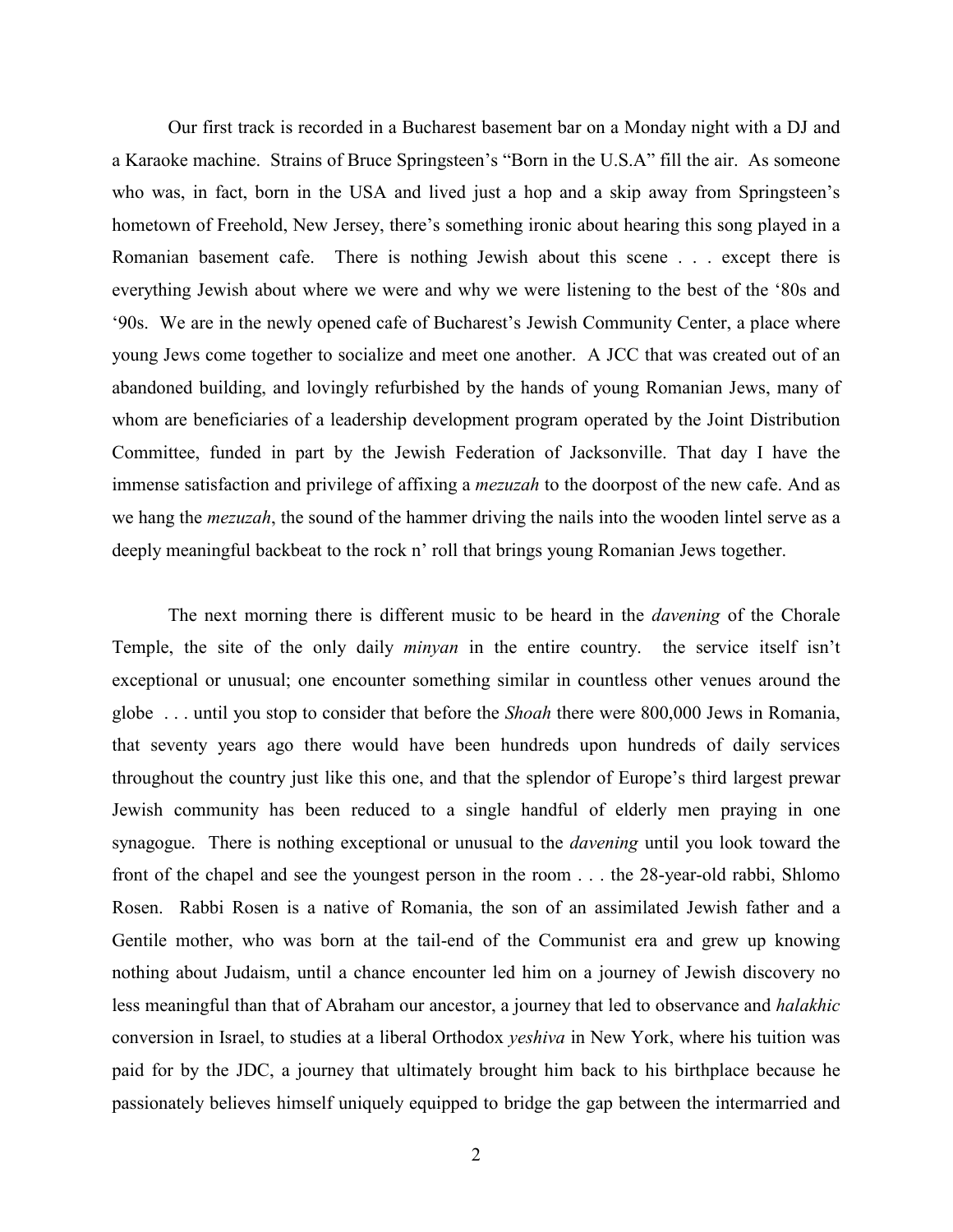assimilated Jews of Romania and the beauty of Judaism.

The following evening there is more Jewish music to be heard, this time in the city of Brasov, three hours north of Bucharest at the edge of the Carpathian mountains. In this pictaresque town whose cobblestone street resonate with the charm of Brussels or Amsterdarm, there are only 300 Jews left and no rabbi. Yet the synagogue holds weekly Shabbat services in its newly rennovated building and even manages to maintain a sit-down kosher restaurant that serves dinner daily to residents and visitors alike. We are entertained that night by a singing group that calls itself *B'yahad*, literally "All together in Hebrew." Four men and women sing for us and proudly give us a gift of the CD they have recently recorded. Listening to a rendition of *Hava Nagila* might seem kitsch in a different context, but not when you hear it live from a group of Jews struggling to lead a full Jewish life in one of the most remote corners of the Jewish universe. To sing *Hava Nagila* in Brasov is to attest to our indestructibility as a people -- not just to survive the adversaries who sought our destruction only to be destroyed themselves, but also to throw down the gauntlet and reject the oblivion of assimilation that could so easily be the fate of Romanian Jewry. I cannot tell you the last time I heard music as deeply moving as that. . .

Well, that's not quite true; I can tell you. It was ten hours later standing in front of the Kotel in the darkness of the hour before dawn. We listened to the *Muezzin* at the top of the Temple Mount calling Muslims to the first service of the morning at the end of Ramadan, the most sacred month on Islam's religious calendar; against the quarter tones of the Arabic, the chanting of Psalms by pious Jews at the Kotel served as a counterpoint, to which another level of harmony was added by our group singing Naomi Shemer's *Yerushalayim shel Zahav*, Jerusalem of Gold. Suddenly, a line of Shemer's music made sense to me in a visceral way as never before: "הלא לכל שיריך אני כנור -- Behold, I am harp for all your songs." Is Jerusalem the harp on which we compose the music of our souls? Or is it the other way around -- are we the musical instruments on which Jerusalem writes the compositions of her triumphs and tribulations? At that moment, in listening to the intermingling of praise songs to God from both Muslim and Jew I was moved to believe that Yerushalayim might one day serve as a symphonic orchestra for the music of all her resident composers -- Jewish, Christian and Muslim.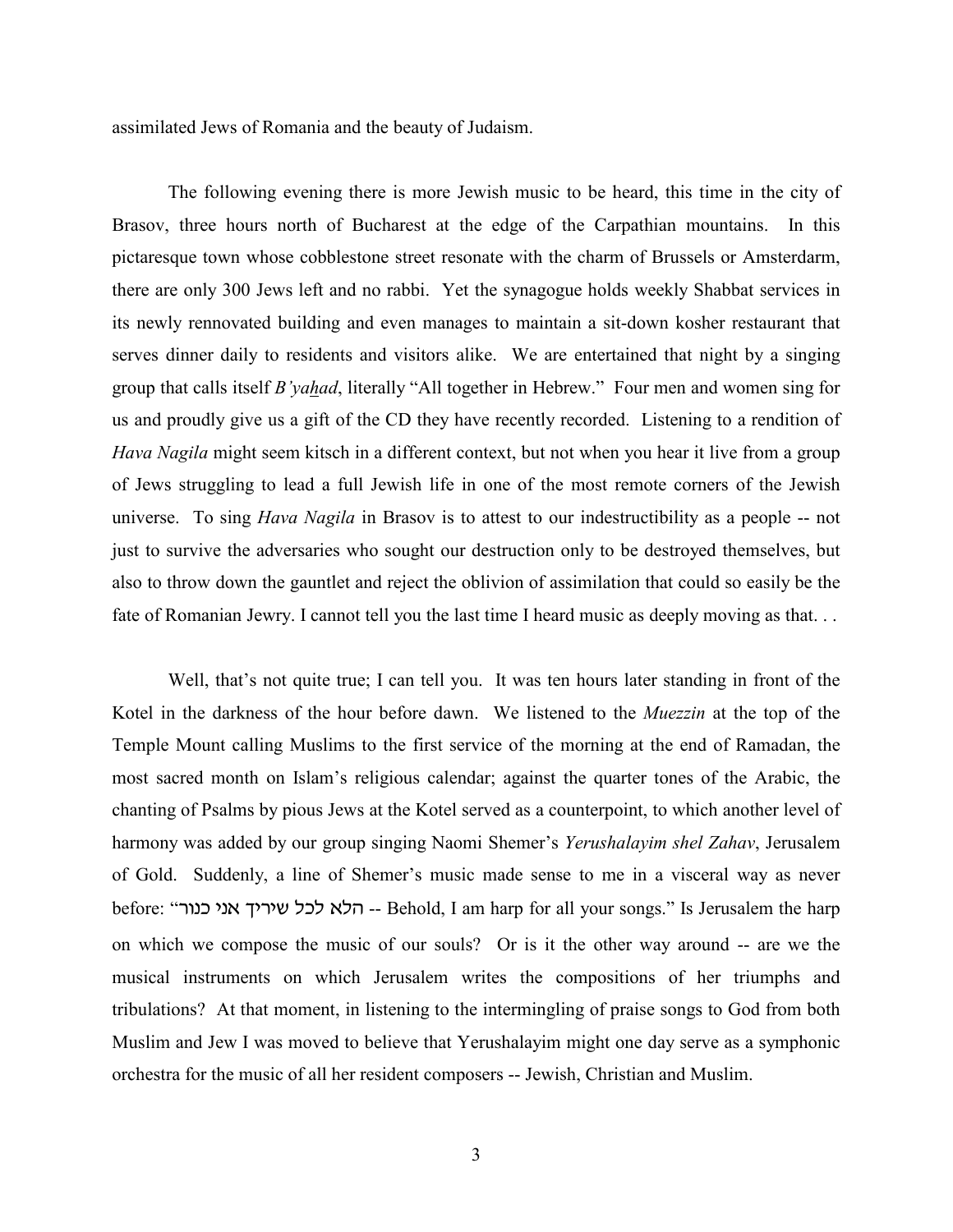36 hours later we were back at the Kotel for Friday night services. To be perfectly honest, my most spiritual moments at the wall have been in the middle of the night when the plaza is largely empty. During the day it is hard to create a spiritually reflective moment when a chorus of beggars surround one with the music of their demands, a music whose libretto consists of a single word uttered imperiously over and over: "*tzedakah! tzedakah*!" It is often hard to feel that the Wall is part of who I am, when those who daven there reject my religious identity as a Conservative Jew, and might well threaten me with bodily harm were I to pray there as we have prayed this morning in this Sanctuary. And so, generally when I am in Jerusalem I do my praying at places other than the Kotel. Of course, when you're the rabbi on a Federation trip and Friday night at the Kotel is *de riguer*, expected and obligatory, you hold your breath and hope for the best. That night, however, was one of the most meaningful and deeply satisfying religious experiences I have ever had at the Wall. And for that I must thank the blessed memory of my father, whose tenth *yahrzeit* began that evening. Had it been any other night, I would have probably brought our small group to daven at the edge of a swaying sea of black hats, but that evening I was determined to lead a service as is proper for someone observing a *yahrzeit*. The Kabbalat Shabbat service our Jacksonville group davened together consisted of familiar tunes and Carlebach melodies that one might hear on any ordinary Friday night at the Center, but in the course of our worship it seemed that every other overwhelmed and intimidated North American Jewish male wandering around the Kotel in search of a spiritual home seemed to find us. And so there we stood, a group of some 15 or so Jews -- along with a Dutch Christian and two ultra-Orthodox Jews thrown in for good measure -- who created an impromptu congregation -- one group of loud singers amdist a cacophony of twenty other groups shouting praise on high. What beautiful dissonance, and what harmony there was in our corporate atonality!

There were so many other memorable musical experiences. Shabbat morning services at *Shira Hadasha*, a liberal Orthodox *minyan* in which there is separate seating, yet women lead various portions of the service from their side of the *mehitza*. It is difficult to describe the enormous spiritual energy that is unleashed when an entire room of people sing together and create impromptu harmonies, a service in which the *shlihei tzibbur*, the prayer leaders do nothing except invite you to join and blend in with your own harmonies, a service in which it is unthinkable to turn down that invitation to sing, hum, clap and sway.